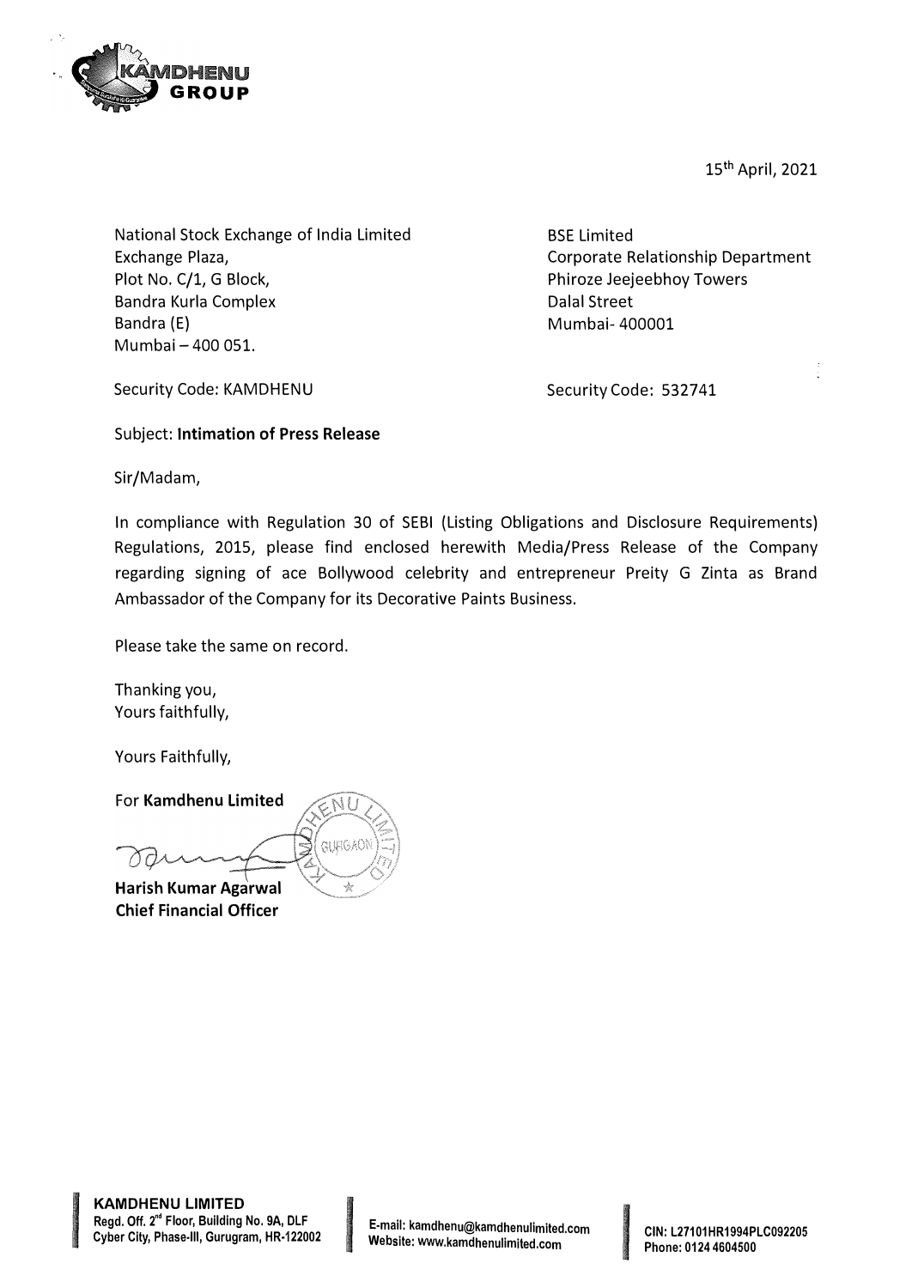



## Kamdhenu Limited Signs Preity G Zinta as Brand Ambassador for its Decorative Paints Business

## New Delhi/Gurgaon, 15th April 2021

Kamdhenu Limited, a leading player in branded TMT bars and in the decorative paints segment, has signed ace Bollywood celebrity and entrepreneur, Preity G Zinta as its Brand Ambassador for their decorative paints business under the brand name KAMDHENU PAINTS. This collaboration will help enhance the brand's pan-India reach and recall, helping catapult the brand as the preferred consumer choice.

With her wide appeal across demographics, Preity G Zinta's inclusion as the Brand Ambassador is set to blend perfectly with the ethos of the brand, aptly representing a modern woman who performs every role seamlessly.

A dedicated team of young and dynamic professionals is behind the success of Kamdhenu Paints. Kamdhenu Paints has made rapid strides within a short span of time. It has a well-diversified and premium product portfolio comprising of brands like Kamo Hi Sheen, Weather Supreme, Kamodual Luxury, Kamodual Gold, Kamorich, Velvety, Weather Classic, Weather Classic Max, Kamoshield, and Kamosilky etc. With a focus on sustainability, Kamdhenu Paints have made all their paint products ecofriendly ensuring that beauty of nature remains intact.

Commenting on the development, Mr. Satish Kumar Agarwal, Chairman & Managing Director, Kamdhenu Limited said: "We are excited on signing Preity G Zinta as Brand Ambassador for our decorative paints business. A successful actress and entrepreneur, she exemplifies our dream of creating a world with limitless possibilities for everyone. Her personality completely resonates with our brand ethos of delivering the best. We believe this association will further deepen the brand's connect, increase brand recall, give users a greater sense of purpose and drive greater consumption across the country.

 A young and growing brand in paints, we have been successful in creating a better revenue profile over the years through aggressive but necessary investments to build a sustainable business. Like all other Kamdhenu products, 'Quality' and 'Innovation' have enabled Kamdhenu Paints to excel with flying colours within a short span of time. We expect the rise in disposable income of the average middle class, urbanization, growing rural market, shortening of repainting cycle, upgradation, increase in sale of premium-end products and launch of many innovative products to be the major drivers of growth in the years to come."

On her association with Kamdhenu, Preity G Zinta, said, "I am truly excited for my association with Kamdhenu Paints. I am happy to be a part of Kamdhenu family. Kamdhenu Paints is a reputed brand built on the touchstone of quality, integrity and commitment to its customers. There was a lot of common ground given the strong culture of innovation and the constant need to adapt to changing preferences. I look forward to our journey together."